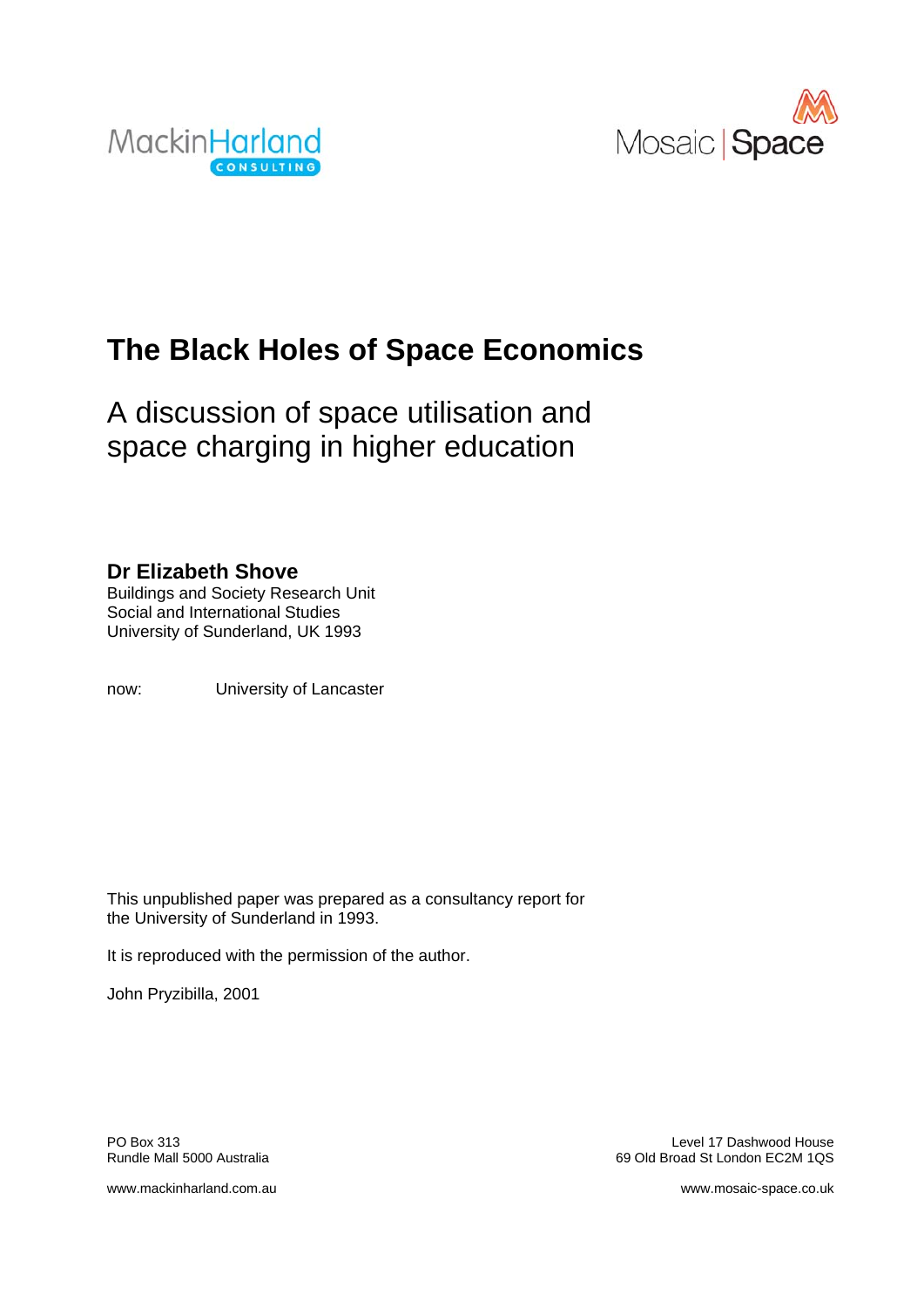### THE BLACK HOLES OF SPACE ECONOMICS

A discussion of space utilisation and space charging in higher education

#### **Elizabeth Shove**

**Buildings and Society Research Unit<br>Social and International Studies** University of Sunderland, UK 1993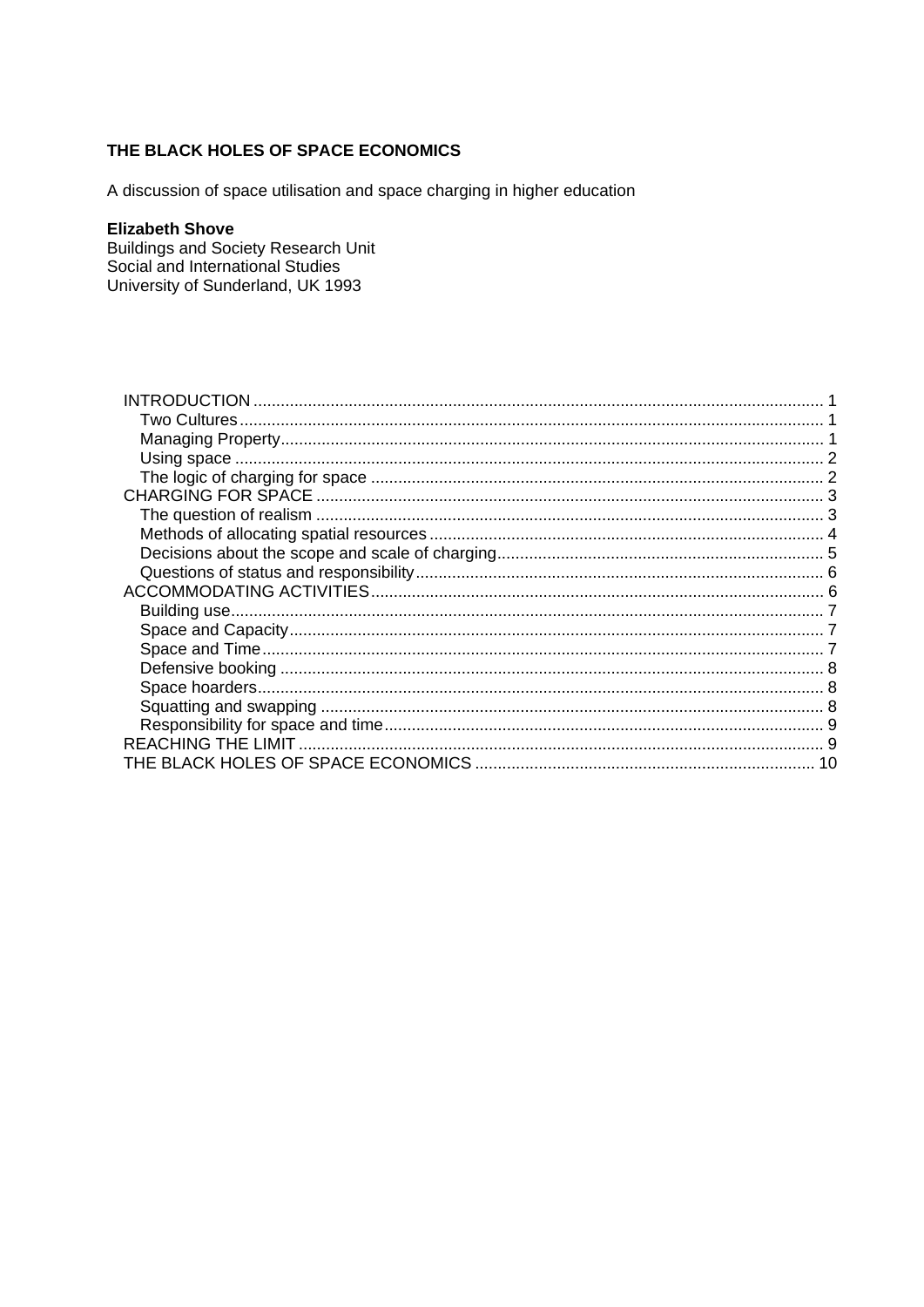#### **THE BLACK HOLES OF SPACE ECONOMICS Elizabeth Shove**

#### **INTRODUCTION**

The Pearce report recommends that higher education institutions consider the introduction of space charging schemes, suggesting that charging can encourage those using space to do so more efficiently. "Space charging", the report claims, "is gaining increasingly wide currency as a means achieving improved accounting for and management and utilisation of space". (Paragraph 73).

The experience of estate managers and accommodation planners from seven universities suggests that space charging systems will have some impact on the institutions in which they are introduced but that they have no necessary consequences for space utilisation. Three of those interviewed operate some method of charging, four did not. Their beliefs and practices and the solutions to the immediate pressures of space management illustrate a range of possible responses, discussion of which helps to illuminate the relationship between space charging and space utilisation.

#### **Two Cultures**

The interview material suggests that systems of charging for space are unlikely to make much difference to the ways in which higher education buildings are actually occupied and used. This is, in part, because the people who influence space utilisation, who are concerned with timetables and with allocating and booking rooms, are not generally involved with maintaining and managing property. More than that, there seems to be a real culture divide between those providing estate services and these occupying space.

#### **Managing Property**

The very idea of charging for space comes from the world of estate and property management and brings with it a specific understanding of the value of space. From an estate management perspective, organisations have paid due attention to people and to money but have tended to overlook their third key asset, property. Traditionally viewed as "a free good", as something which was simply there, space has been an invisible resource cared for by correspondingly invisible works staff. In the National Health Service, the report (1983) drew attention to the cost of underused and surplus, property and to opportunities for making better use of existing stock rather than building new. Such recognition of the significance of space helped to transform the role of works staff, justifying their inclusion on top management teams as estate managers. The Pearce report parallels the Davies report, applying similar ideas to higher education some nine years later. Both reports share a view of property as capital asset and both define good space utilisation as effective use of that asset. This is an approach which locates the value of space in terms of the market value of property. The view is that money is the only common language in which resources can be assessed and manipulated and space must be understood in these terms if it is to take its proper place in the institution's decision-making. The focus is therefore on the building, on its cost, its estimated value, its condition and its maintenance requirements, rather than on what goes on inside.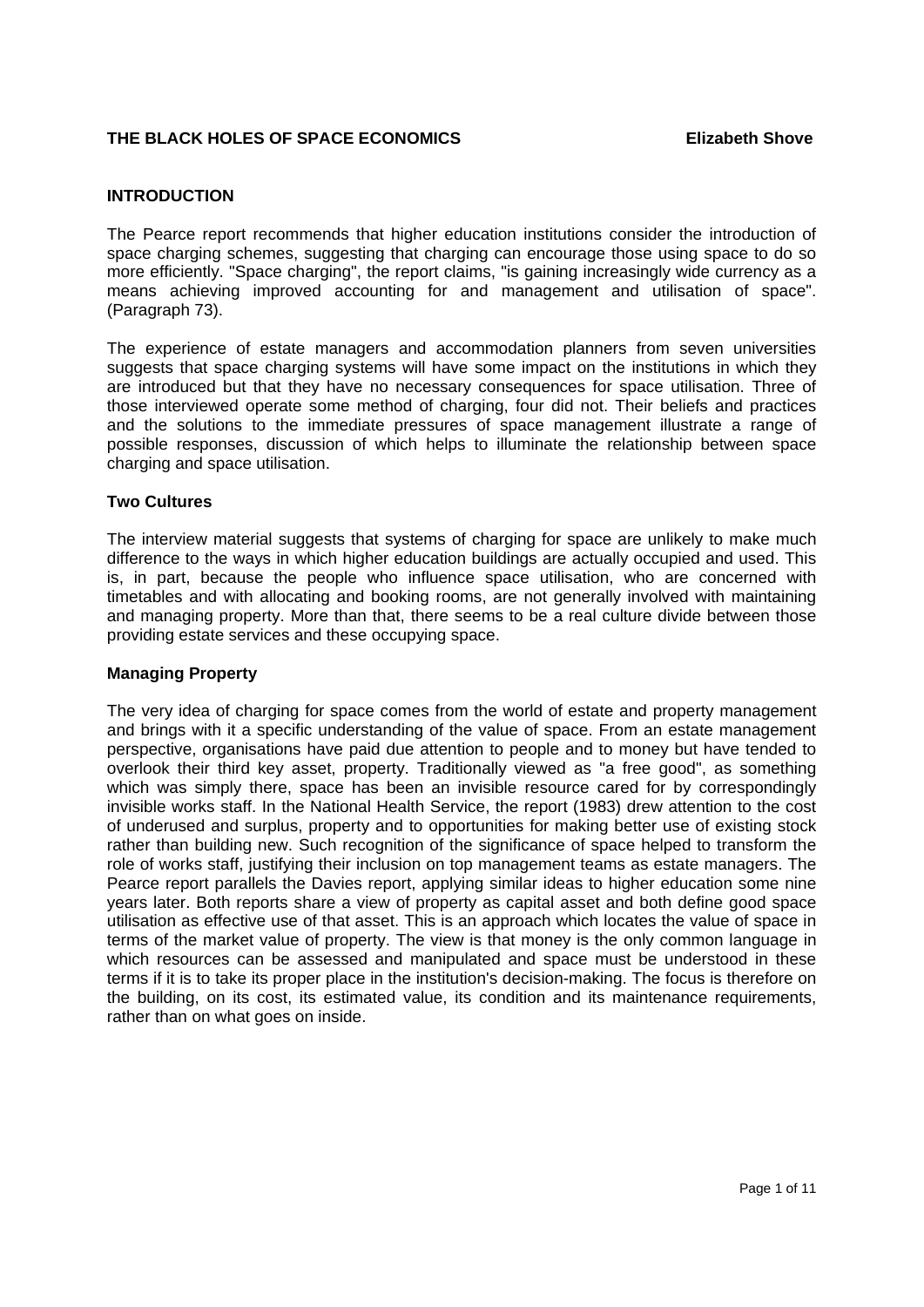#### **Using space**

Functional suitability and fitness for purpose are important elements in the property equation, as are norms and standard yardsticks relating areas and activities. However, analysis of use rarely goes much further. Architects, planners and surveyors are not at all familiar with the clashing and meshing of users' interests and they have no means of grappling with the layering of use, or with the temporal organisation of space and the integration of activity. If we define good space utilisation in terms of the efficient organisation of activity and accommodation over time (rather than in terms of the efficient use of a capital asset) we require a detailed understanding of the everyday realities of using space and of the inextricable links between spaces, activities, and patterns of social interaction. This falls way outside the property manager's remit though it is of central importance to those involved in academic planning and programming.

#### **The logic of charging for space**

Charging for space, an idea which belongs firmly within the tradition of *property management*, is expected to change the way in which people *occupy* buildings. The presumed link between charging and use depends on the assumption that budget holders are able to control the use of space and that these key individuals will use space more responsibly when there is a cost attached. Space charging underlines the fact that space is not a free good and provides a basis for rational, well informed decisions about the use of property at every level within the institution. The theory is that occupants will adopt patterns of space utilisation which make sense in terms of property management once they recognise the real value of space.

In the higher education sector, space charges tend to be based on the cost of maintaining the estate, divided and apportioned to budget centres responsible for well defined pockets of territory. This strategy mixes money from one cultural context (that of estate and property management) into an environment in which decisions are shaped by radically different priorities (i.e. those associated with teaching, time tabling and organising and co-ordinating activity). The result is inherently unpredictable for higher education spaces are used by all sorts of different people and choices about when and how buildings are occupied reflect many different preferences and priorities. Factors influencing the use of space certainly can be manipulated and intricate networks of activity re-organised in ways which allow the institution to use property more efficiently. However, those whose primary concern is to modify the fit between people, time and space adopt quite different strategies compared with those whose purpose is to translate space into money. Such translation may, in the long run, influence the distribution and organisation of students and staff but much else intervenes and there is no simple connection between using and valuing property.

What constitutes good space utilisation in terms of property management may be quite unlike that which constitutes good space utilisation defined in terms of the effective integration of activity, accommodation and time. Space charging may be an effective device for reminding institutional managers of the value of property but it is of no necessary relevance for those elsewhere in the organisation responsible for juggling people, space and time. Indeed it may be positively dangerous to stir real resources into decision making processes which are already pulled this way and that by so many competing interests.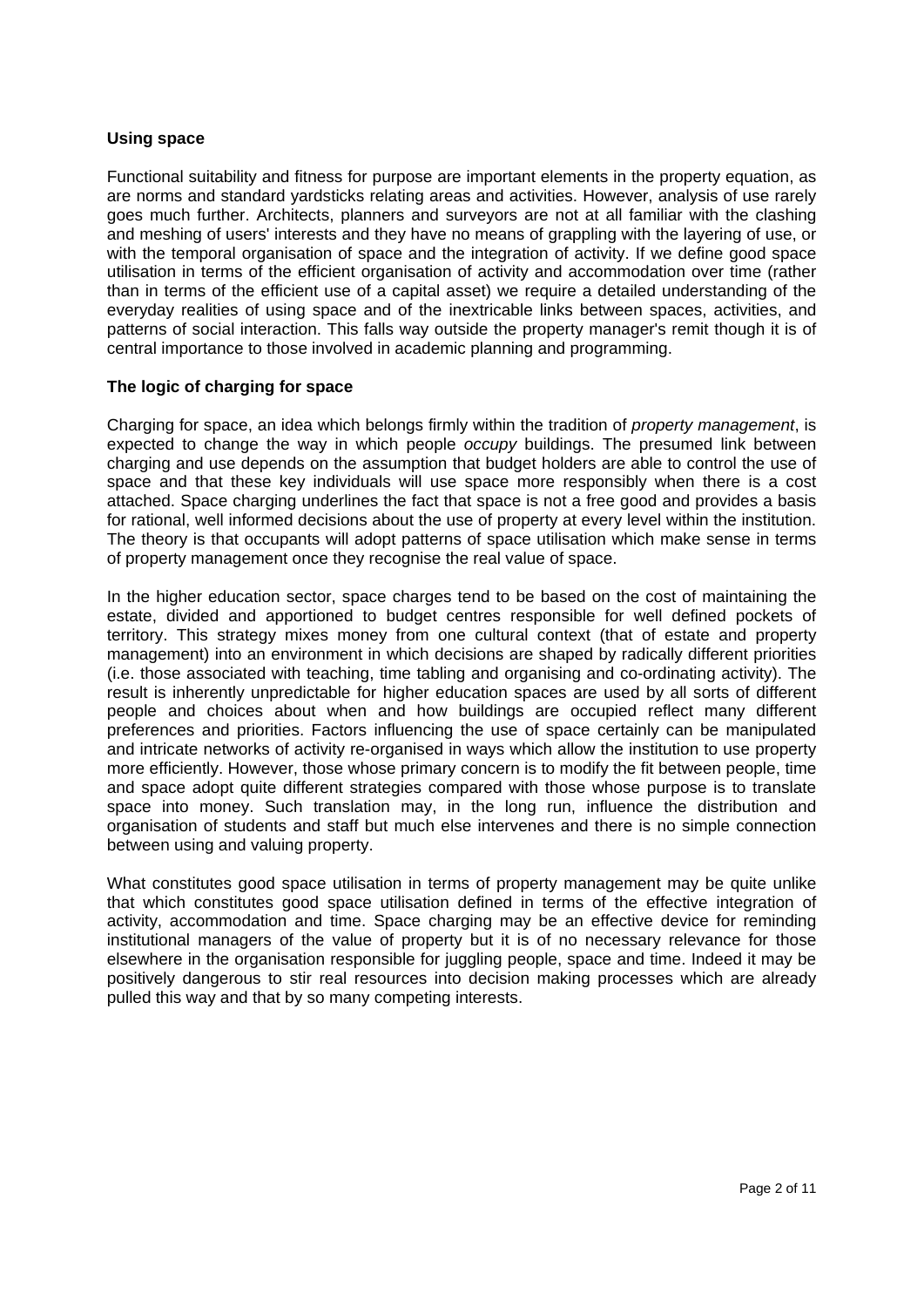In addition space charging does not in itself help an institution determine whether or not it is "full" nor does it show how close the organisation is to that limit. This really is a pressing issue for at least some universities and the danger here is that space charging systems divert attention from such questions and disguise the first signs of cracking in infrastructures which are about to crumble.

Those adopting space charging on the grounds that it is "a good thing" should therefore take care as should those harbouring the vague hope that the attribution of a cost to a budget centre will change the inter-locking actions of staff and students. There are, of course, other reasons for adopting space charging and there may be value in introducing such a system for the sake of appearances. Some institutions have, for instance, developed charging systems in anticipation of the funding council's presumed preferences, adopting charging as much for external as for internal purposes.

Whatever the intention, charging systems do not ensure the efficient use of space and the management of people, accommodation and time is as important in institutions which charge for space as in those which do not.

The following sections expand on these ideas, filling out the argument and summarising the experiences of those who have and who have not adopted space charging systems.

#### **CHARGING FOR SPACE**

Three of the seven respondents adopted some method of charging for space. Reasons for doing so varied. In one case, charging for space was part and parcel of a major programme of financial devolution. Departments were given responsibility for many previously central budgets and there was no compelling reason to exclude space from this process. Others described a mixture of motives. The idea that charging would necessarily result in more efficient use of space was influential as was the belief that such a system would force managers and heads of school/faculty/department to re-evaluate the financial significance space and with it the role of the Estates department. Getting ahead of the game was also important for those who suspected that the funding council would look favourably upon institutions operating some form of space charging. The relative significance of these different motives varied from case to case with immediate practical consequences for the resolution of certain crucial decisions. It is useful to review alternative responses to some of these key issues.

#### **The question of realism**

The degree to which space charging is viewed as a "real" or a notional enterprise has far reaching implications for the detailed operation of the charging system. Systems designed to modify patterns of space utilisation need not relate space costs to any real figure nor do they necessarily involve the manipulation of cash. By comparison, those inspired by a general trend toward devolution aim for a higher degree of realism. In these contexts the charging system must involve transferable money if it is to be compatible with other elements of the institution's financial structure and the cost of space must have some real foundation.

Interestingly, even the most committed "realists" stopped short of incorporating estimated property values into their charging equations. Notional rents and capital charges make good sense in terms of the ethos of estate and property managers, but rather than employing surveyors to value individual buildings and define appropriate rents to be paid by the occupying departments, higher education institutions have tended to opt for the easier route of relating space charges to known running costs. In other words they have chosen to levy a service charge rather than a notional rent. As a result, those occupying desperately sub-standard spaces pay as much, per square metre, as those in the most luxurious accommodation. This is unfair and, in market terms, unrealistic, but the arrangement has its advantages.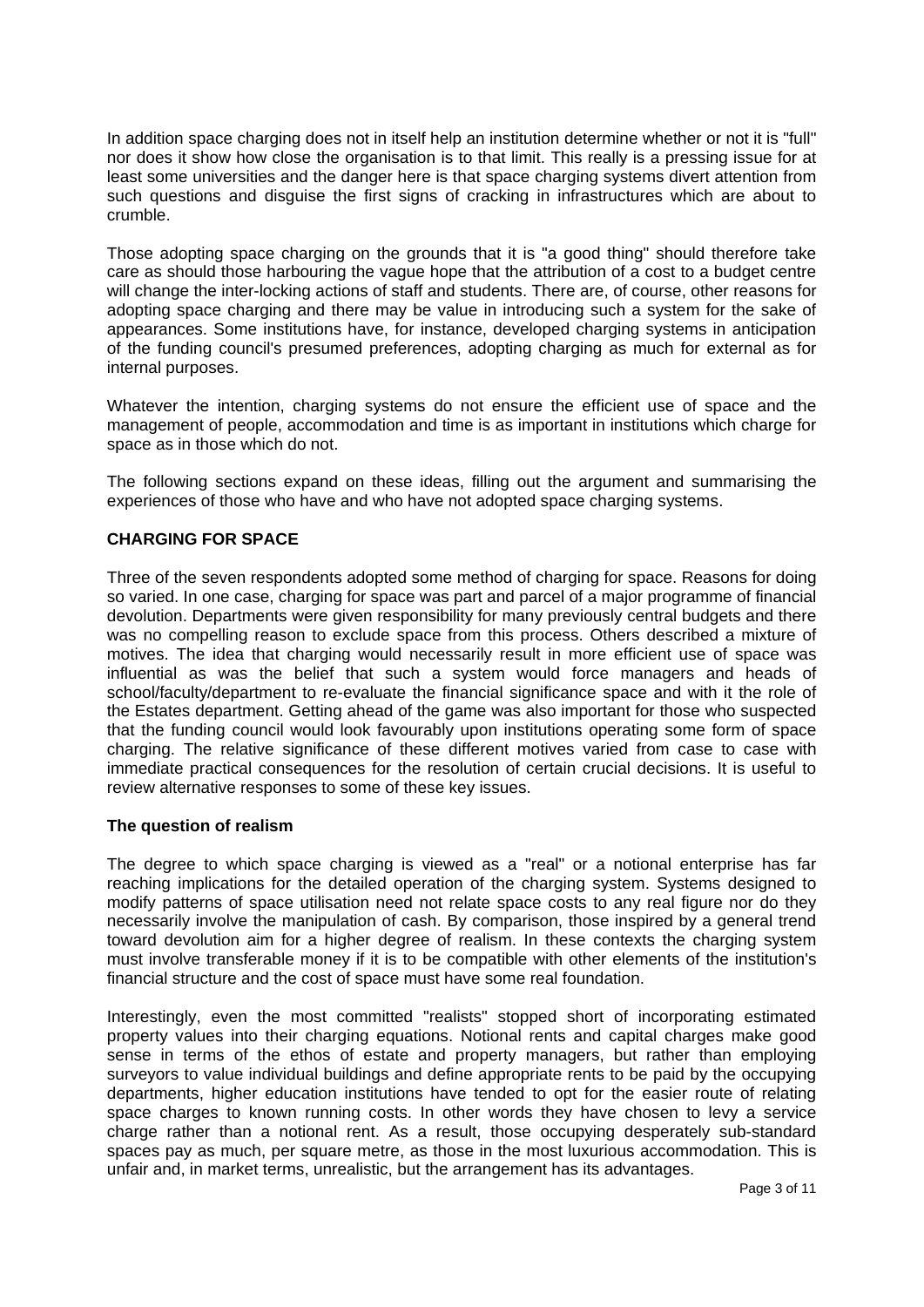Universities already have a stock of buildings and an identity which is attached to a specific location. Advocates of realistic charging have no intention of encouraging academic departments to become property speculators within (or even outside} the institution's grounds and administrators are reluctant to edge towards a charging structure which even hints at that possibility. Institutional efforts to rationalise space would collapse if departments were free to move around between more and less "expensive" quarters depending on the financial priorities of individual heads of department. In these contexts, charging is introduced in the full knowledge that the university is not a conventional landlord and that there is no real market for space.

Less than "realistic" approaches have other advantages. The property market is not especially stable and in some parts of the country "realistic" rents for large awkward buildings would be "unrealistically" low, including, perhaps, introductory rent-tree periods, free maintenance and other enticing offers.

For these and other reasons, estimated property value is generally left out of the equation and debate therefore centres upon more and less realistic methods of calculating running costs. It is easy to mistake detail for realism and spreadsheets have a seductive appeal, allowing the development of apparently precise estimations of running costs broken down building by building and even room by room. The relevance of such tiny grains of information depends upon the purpose of the charging system. Institutions aiming for a detailed understanding of actual figures really do need to compare the cost of re-painting a room with the cost of re-planting the flowerbed outside it. By comparison, those concerned to establish a convincing charge-out rate for research space can and do work with larger units of data which demand less complex analysis. Meanwhile, institutions simply searching for an easy method can divide the present maintenance bill by the total area and thus arrive at an average service charge per  $m^2$ . There are any number of options along the way and in the cases studied some bills were averaged across the whole institution while other expenses, for example, energy bills, were monitored, metered and met by individual departments.

#### **Methods of allocating spatial resources**

Having decided how to establish a charging rate, institutions must also decide how to provide departments and schools with the means to pay for the space they use. Strategies vary depending on the organisation's overall approach to financial management and again on the purpose of charging. Those choosing to impose a service charge based on current running costs tend to inject the once central maintenance budget into the departmental budgeting system. For this strategy to work, every square metre of property must be allocated to one budget centre or another. Establishing and measuring departmental territory can be an arduous process fraught with potential dispute about the rightful ownership of millimetres of space and thus about the size of the service charge.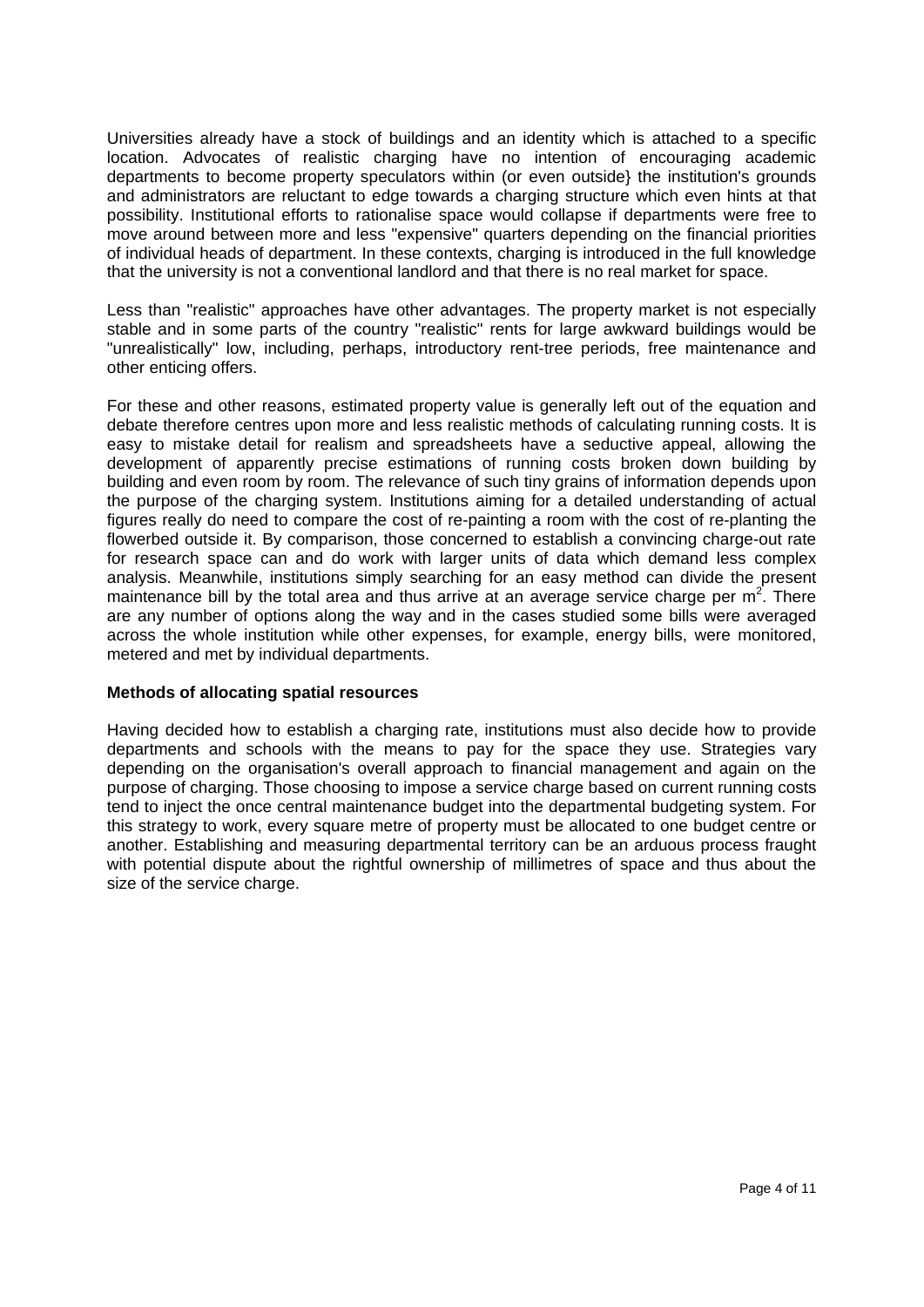It takes time to establish agreed boundaries and the publication of Estates data usually marks the start of much detailed negotiation. One head of department, for example, found himself to be the proud possessor of a ladies toilet but not of the gents next door. Some institutions enter into debate about "fit" and "suitability", adjusting *real* areas so as to take account of, say, the 10% or so of floor area which, is deemed to be unusable and thus excluded from the *chargeable* area. Others stick with measured area and argue instead about the thickness of the walls and conventions of measurement. Whatever the strategy, defining and policing spatial responsibility is a never ending business for there are constant territorial re-arrangements as activities expand and contract. Careful control over who should be paying for what is, however, crucial for budget centres must "pay back" all the space-related resources which they have been allocated if the maintenance department is to "receive" the funds required to *run* the estate.

Such a system puts a price on space but does so in a way which implicitly assumes that the institution's spatial requirements are perfectly matched to its spatial resources. If one department contracts another must expand; either that or the charging rate must be increased to cover the costs of maintaining unwanted or temporarily relinquished space. While this type of charging methodology can be tweaked to encourage departments to use space differently (the money allowed for buying space can, for example, be related to the area which a department should have rather than to that which it currently occupies), the basic mechanism of charging does not in itself relate to the efficiency with which Space is used.

#### **Decisions about the scope and scale of charging**

Space charging generally applies to "departmental space" or to "budget centre space" only. Different methods of costing are employed with respect to lecture theatres and other centrally bookable teaching rooms. These spaces are usually "hired" by the hour using money allocated to budget centres on the basis of FTEs and other weighting factors. Hiring rates are not tied to running costs and can therefore be adjusted arbitrarily to take account of time as well as area. In theory, this two tier economy of space can be manipulated to encourage different patterns of use. In practice, budget centres have not (perhaps because they cannot) responded to price differentials between "owned" space and that which is centrally bookable. As one respondent explained, the number of lectures did not increase in his institution despite the fact that lecture theatres could be booked for "free" while all other spaces attracted a charge.

There is other evidence that the introduction of this form of space charging has little bearing on the organisation of activity or on the efficiency with which space and time are managed. Consider, for instance, the case of a large department with an established research income. Such a department can afford to occupy space inefficiently and, caught by its own space charging system, the wider institution can do little to alter that situation. In this context, space charges are of comparatively little financial significance within the total departmental budget and space is treated accordingly. The same institution may also contain poorer, smaller, departments whose budgets are dominated by the space charge. Even if charging were to inspire rational action in terms of space utilisation (which is itself doubtful) those actions are likely to vary systematically within the institution.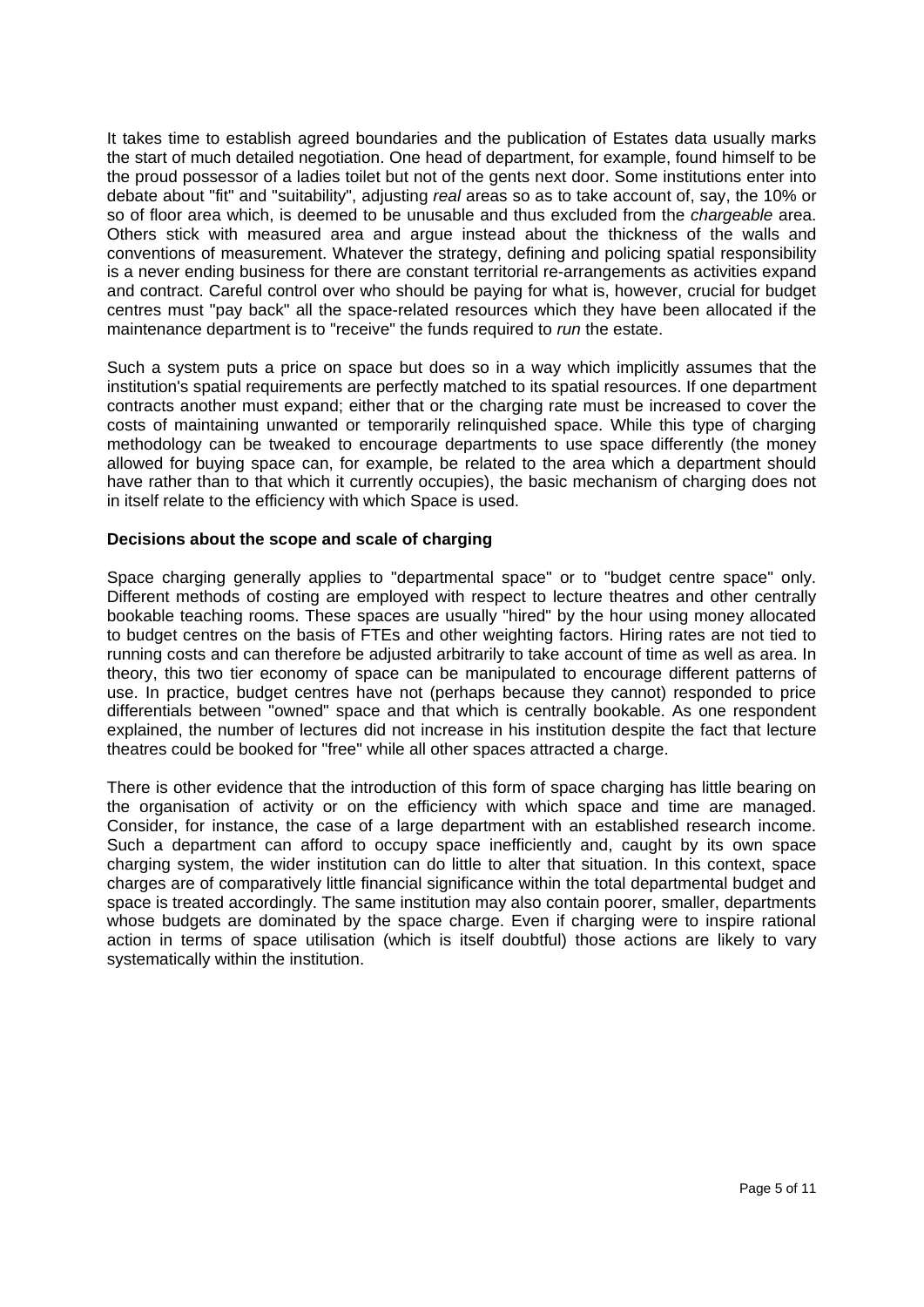Some charging systems involve the exchange of real money, others rely on "funny money" and on notional accounting. Leaks between notional and actual financial systems often occur along the margins of space charging with departments paying a notional space charge internally and, at the same time, passing real space charges on to external organisations commissioning research. The practical significance of such interchange between real and funny currencies depends on the overall financial structure and on the way in which it is operated. What is important, in terms of space utilisation, is that charging systems are imposed and responded to in the context of complicated financial environments. In such situations, quite bizarre uses of space can make perfect financial sense.

#### **Questions of status and responsibility**

At least some institutions hope that the introduction of space charging will enhance the perceived significance of space and with it the standing of the Estates department. In reality, the introduction of space charging tends to confuse the Estate function. Space charging inevitably emphasises the maintenance aspect of the Estates role for budget centres are asked to pay what they see as a service charge to what they see as a service department. At the same time, the process of allocating space to responsible departments undermines the perception of Estates as the institutional centre of space management. This leaves accommodation planners and Estate staff with a range of sometimes incompatible functions. On the one hand they act as landlord or as landlord's agent, setting charges, collecting money and putting pressure on "tenant" departments. On the other, they are the providers of a service for which those same "tenants" pay. More radically, estates staff can see themselves as space consultants, advising individual budget centres on their mini-accommodation plans while at the same time trying to steer those plans in ways which benefit other users and the institution as a whole. Who now is the client? Exactly what is the service which the Estate department provides? When prompted by the introduction of space charging, these questions may fragment rather than consolidate the Estates operation.

Despite these warning observations I do not want to give the impression that no good can come of space charging. If introduced in isolation it certainly does draw attention to the institutional significance of property and maintenance though, as I have suggested, this can have negative as well as positive consequences. When introduced as part of a total package of financial devolution space charging has no special significance though the process of attaching money to space can again modify the perception of accommodation in unpredictable ways. The important point is that the effects of charging are unpredictable and organisations which charge for space also employ a whole variety of non-financial strategies to encourage more efficient patterns of space utilisation. The next section considers methods of improving space utilisation adopted by chargers and non-chargers alike.

#### **ACCOMMODATING ACTIVITIES**

Institutions primarily concerned to make good use of their accommodation tend to concentrate on the organisation of time and activity rather than on the measurement and allocation of space and there is a sense in which use-based approaches and space charging systems depend upon fundamentally different understandings of the nature of building use and of space and time. Consider, for instance, the theories of building occupancy which inform the two perspectives.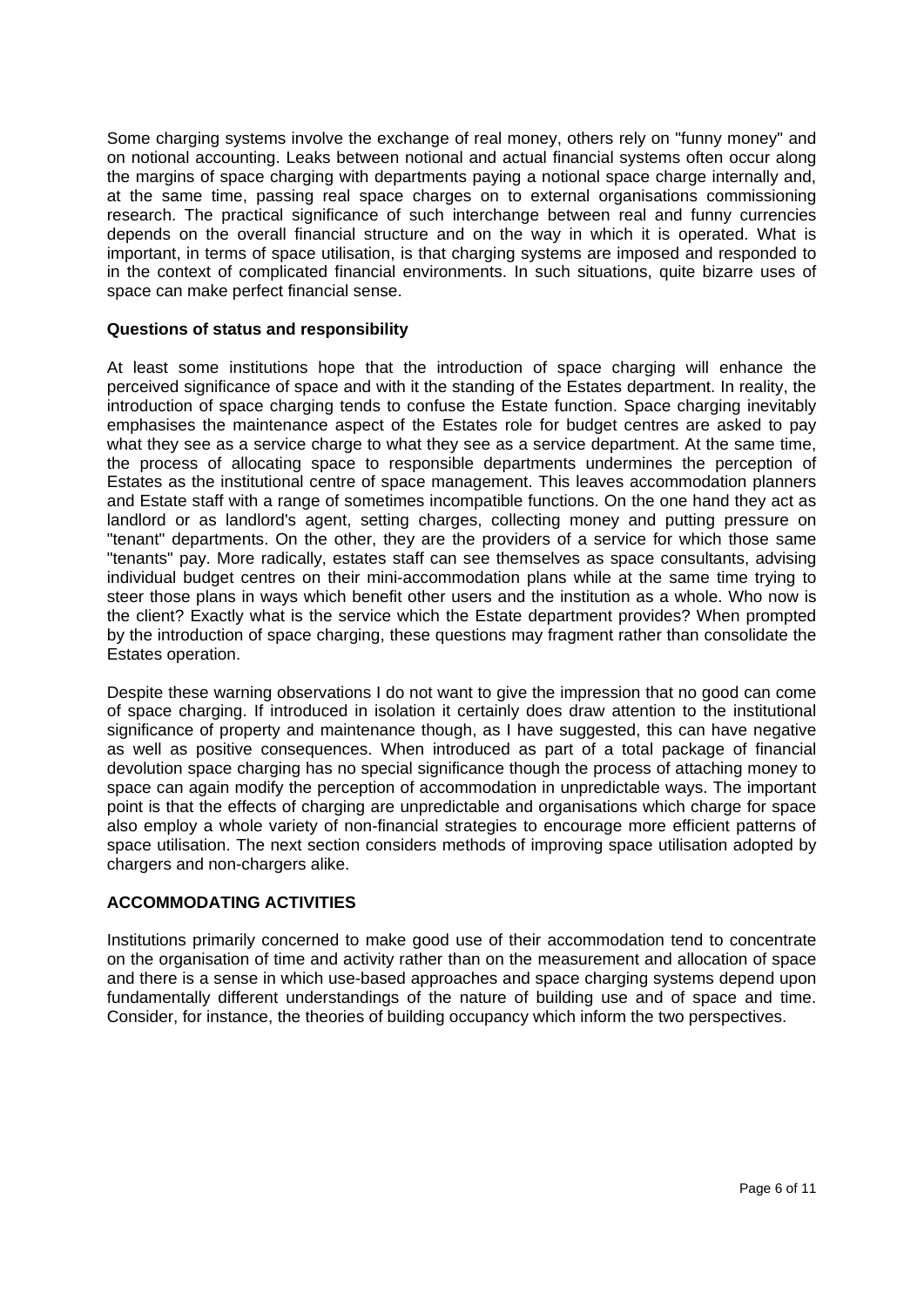#### **Building use**

Charging systems presume that individual budget holders can directly affect the use of space and that there is an optimum pattern of space utilisation. Thus a head of department can choose to be efficient just as he or she can choose to use space wastefully. In contrast, alternative approaches to space management acknowledge the interdependent, sometimes conflicting, interests of students, lecturers, timetablers, heads of department, budget holders and administrators. From this perspective, each has their own interest in space utilisation and each their own definition of effective space management. So, for example, it really is in the timetabler's interest to deliberately over-book space. Similarly, wasteful "hanging about" for staff and students is a precondition of "efficiency" for administrators eager to stretch the teaching day and (in their terms) make better use of space. To complicate matters further, activities interlock and timetables must allow staff and students to meet. In this context individual budget holders cannot single-handedly change the way properties are occupied for attempts to tinker with the delicate balance of space and time have knock-on implications right across the system. Usebased analyses of space therefore concentrate on inter-departmental co-ordination rather than on the preferences and actions of individual budget holders.

#### **Space and Capacity**

Space charging systems require detailed information about area but when the focus is on use, capacity is the critical factor. There is little point in measuring the size of a room when all you really need to know, is how many people it can contain. Similarly, it is the distribution of rooms of different capacity, not the total area of the building stock, which influences the number of students taught and the way in which that process is organised. Descriptions of space appropriate for an analysis of building use are thus much less detailed than those required by space charging systems.

#### **Space and Time**

The third characteristic of use-based approaches to space management is their emphasis on time. If a department is charged for space then it "owns" that space twenty-four hours a day, three hundred and sixty five days. a year, and the institution has no influence over, and no knowledge of, the frequency with which rooms are used or the times at which they are occupied. Information about timetabled and actual use and about the gap between the two is, by contrast the very stuff of space utilisation. Those interested in building use therefore set out to acquire a detailed understanding of the dynamic patterns of occupation, day by day, term by term, and year by year.

There is a pattern here. Space charging systems concentrate on area, not capacity, they presume autonomous budget holders rather than interdependent users and they revolve around static rather than dynamic analyses of occupancy. The other critical difference is that, once introduced, space charging systems are inescapable. Everyone is involved and for this reason alone charging systems are inescapable. By comparison, methods of improving the actual use of buildings generally focus on discrete problems, different strategies being devised to tackle, for example, the problem of over-booking of centrally managed space, the problem of departmental hoarding of allegedly specialist space, and so on. Techniques such as those reviewed below are therefore invented, applied, and discarded as required.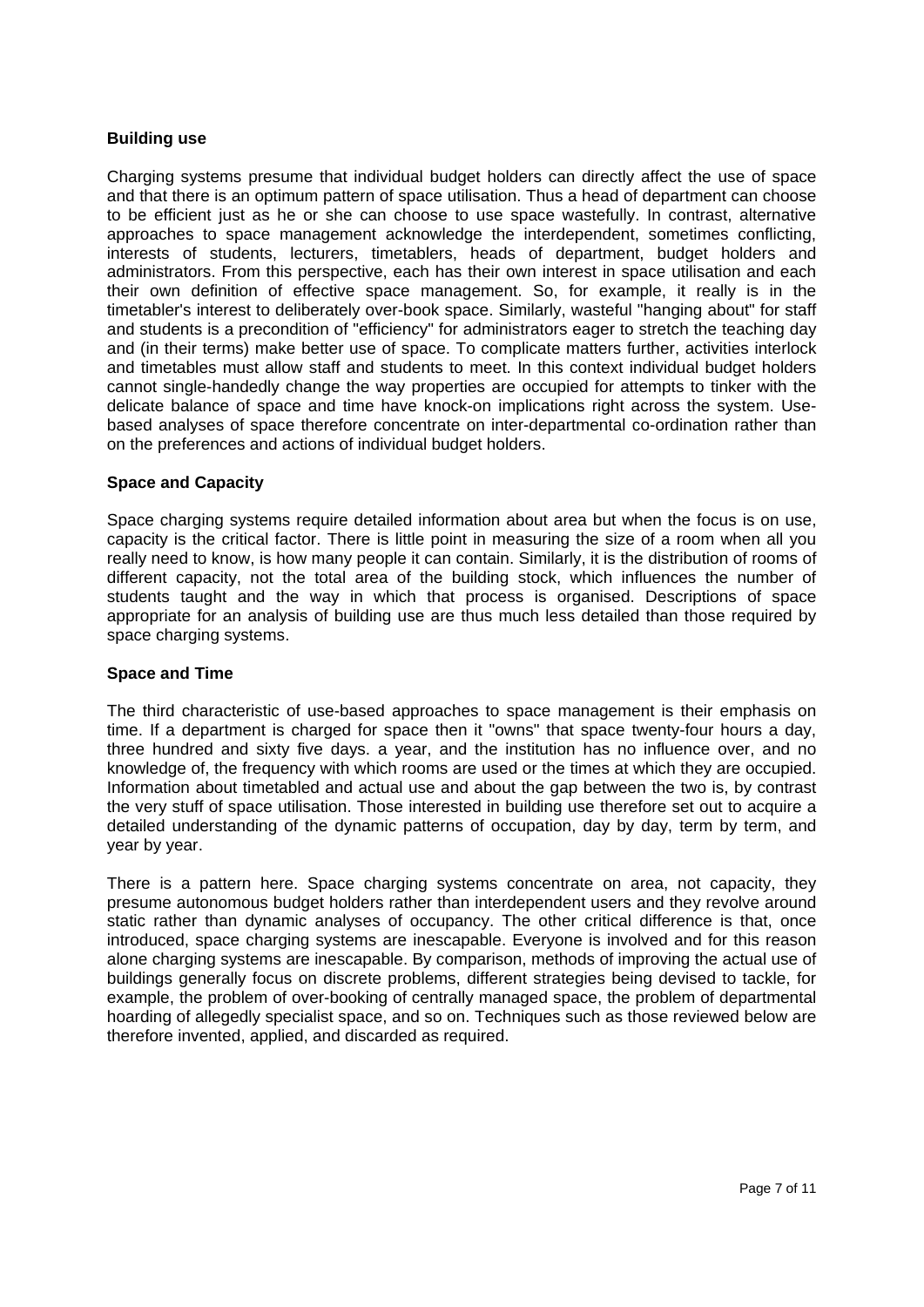#### **Defensive booking**

As noted above, it makes sense for timetables to reserve more space than they actually need for this makes the inherent unpredictability of the timetabling process easier to handle. From an institutional paint of view, such defensive booking is unfair and frequently wasteful efforts are therefore made to limit the practice and/or minimise the pressures which encourage dummy booking. In institution, departments are fined if they are caught not using rooms which they have backed. In another, departments are allowed a space/time quota and are obliged to provide special justification for booking additional rooms. In each instance, information is collected and evaluated at a grain and a level appropriate to the task in hand. Spot checks relating actual use to that described in the published timetable enable the operation of the first system. The second requires prior estimation of group sizes and teaching hours (based on information about student numbers and teaching methods) and a thorough knowledge of actual room availability.

#### **Space hoarders**

Departments are understandably keen to maintain total control over as much space as possible. "Specialist" teaching space is not usually included in the central timetable and rooms are routinely appropriated on the grounds (or on the pretext) that they fall into this category. Institutional devices for recovering inappropriately designated "specialist" space generally involve pressure and persuasion combined with the careful publication of information describing the total number of room-hours actually "consumed" by a department and the number theoretically required. In this context, information is frequently gathered and analysed with reference to space norms not because it is really thought to capture what is actually going on, but because it can be used to put pressure on those believed to have more room than they deserve.

#### **Squatting and swapping**

Although institutions do take published timetables as indicators of space utilisation, there is always a gap between what should be happening and what actually takes place. Surveys of actual use provide vital information about the inaccuracy of data on which space related decisions are routinely based and "black and white" timetables have been found to be between 10% and 50% adrift. Such surveys also identify failings in formal space management systems. Detailed inspection of inconsistencies and discrepancies can, for example, reveal systematic squatting (in which staff and students are found in "empty" rooms) and widespread swapping (in which classes take place in the "wrong" rooms at the "wrong" times). Privately negotiated adjustments may, of course, improve space utilisation producing a better result for all concerned. From an administrative point of view the problem is that such "efficiency" is unmeasurable and, if encouraged, private arrangements might ultimately undermine the formal system. While not necessarily a problem, efforts to measure and control squatting and swapping raise issues about the proper location of responsibility for the management of space and time.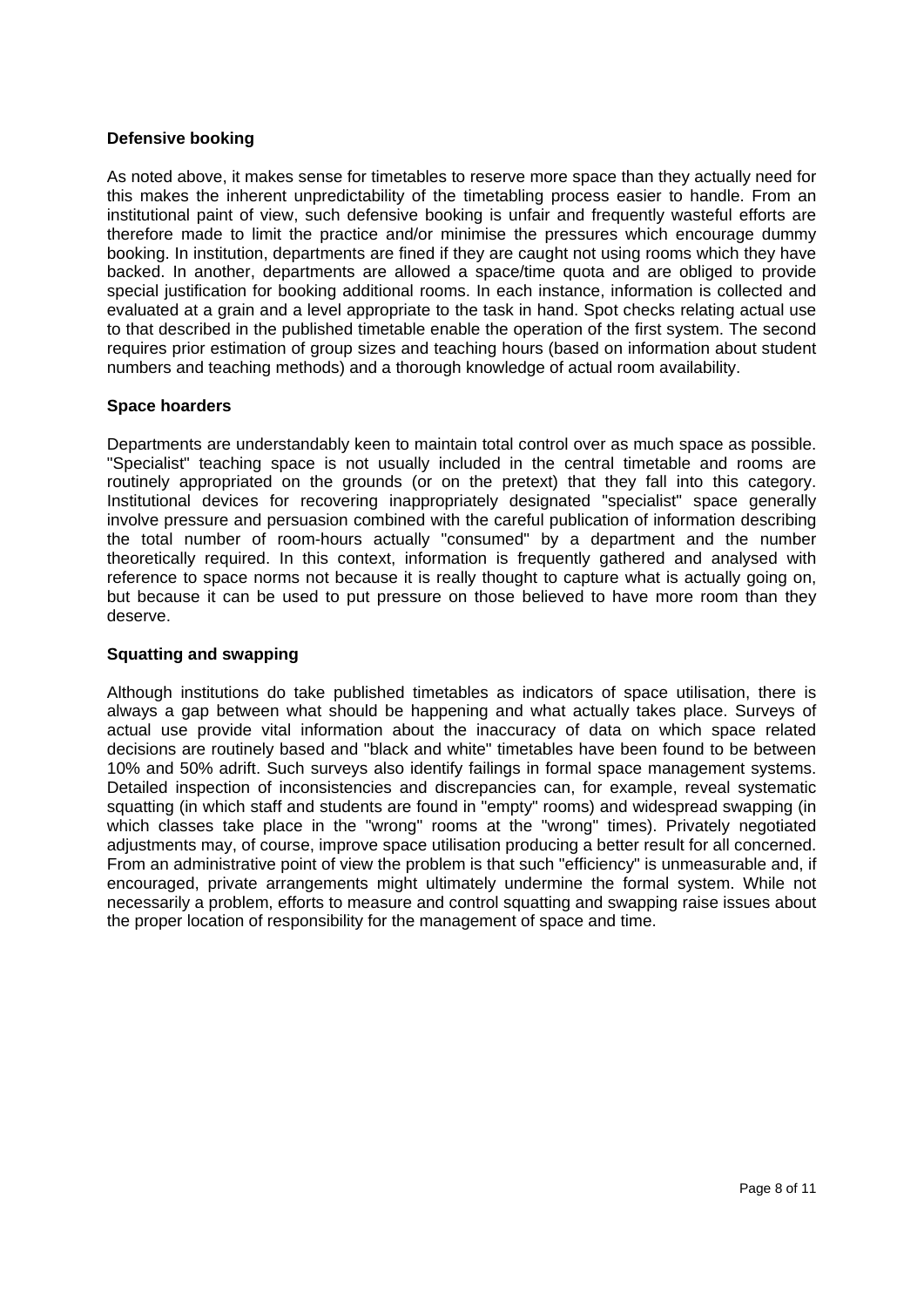#### **Responsibility for space and time**

The practical operation of space-time management is often marked by established divisions between property management (the province of the Estates department) and space utilisation (the province of academic and administrative staff). Estates staff working within an environment of space charging like those subscribing to a more traditional "Works" position tend to see themselves as the providers of a service properly defined by others. Timetablers and room bookers operate within an equally well defined role, aiming to fit people into predetermined spaces. Such institutional division between space and time can create problems and in two of the cases studied accommodation planners had the task of managing both sides of the equation. These people could, for example, see the advantages of temporarily swapping office for teaching space, they could argue for an evaluation of space and time to be included In the process of validating new courses, and their position in the organisation was such that they had a joint appreciation of both space and time.

To summarise, institutions have developed a variety of non-financial strategies for dealing with different dimensions of space utilisation. If there is a problem of over-booking then it makes sense to do something about it and about the conditions which sustain it. Similarly, epidemics of swapping and squatting have their own causes and thus their own appropriate responses. Such measures address specific problems, one by one. Institutional efforts to overcome the organisational divide between space and time, between Estates staff and timetablers, have much greater potential to change the way in which space is conceptualised and managed. Those who operated an accommodation planning service were, for instance, able to recognise and exploit trade-offs and arrive at solutions which would not be identified within a more traditional organisational structure and which would be even more difficult to recognise within an environment of space charging.

#### **REACHING THE LIMIT**

More efficient use of the existing stock delays the day when more space is required. Although the interviews concentrated on methods of space management and on ideas about space charging it was impossible to ignore a recurrent anxiety about absolute capacity. How close was this real physical limit and just how many more students could be taken on without upsetting some critical balance?

There is no easy answer for there are many possible indicators of "fullness" and, in any case, the critical moment can be delayed by adjusting any number of different variables (space, time, teaching method, the meaning of education, the nature of quality etc.). Increasing student numbers can perhaps be handled by making better use of teaching time though short-term efficiency may herald other longer term problems. Corridors, for instance, wear out faster when more people walk along them and the infrastructure may not be able to sustain an extremely efficient use of space. Expansion has other knock-on effects. It may, for instance, be possible to teach more students in the same space by changing teaching methods and by extending the teaching day. However, each student brings with him or her a standard pack of administrative labour and it is usually more difficult to ease the strain on office space. While some aspects of spatial pressure increase in proportion to the number of people accommodated, others do not. There are, for example, recognisable thresholds of capacity and much depends on the proximity of these break points. Lecturers' offices designed to accommodate genteel seminar groups of eight can, at a squeeze, be used for groups of ten. If numbers rise to twelve such arrangements are simply not practical.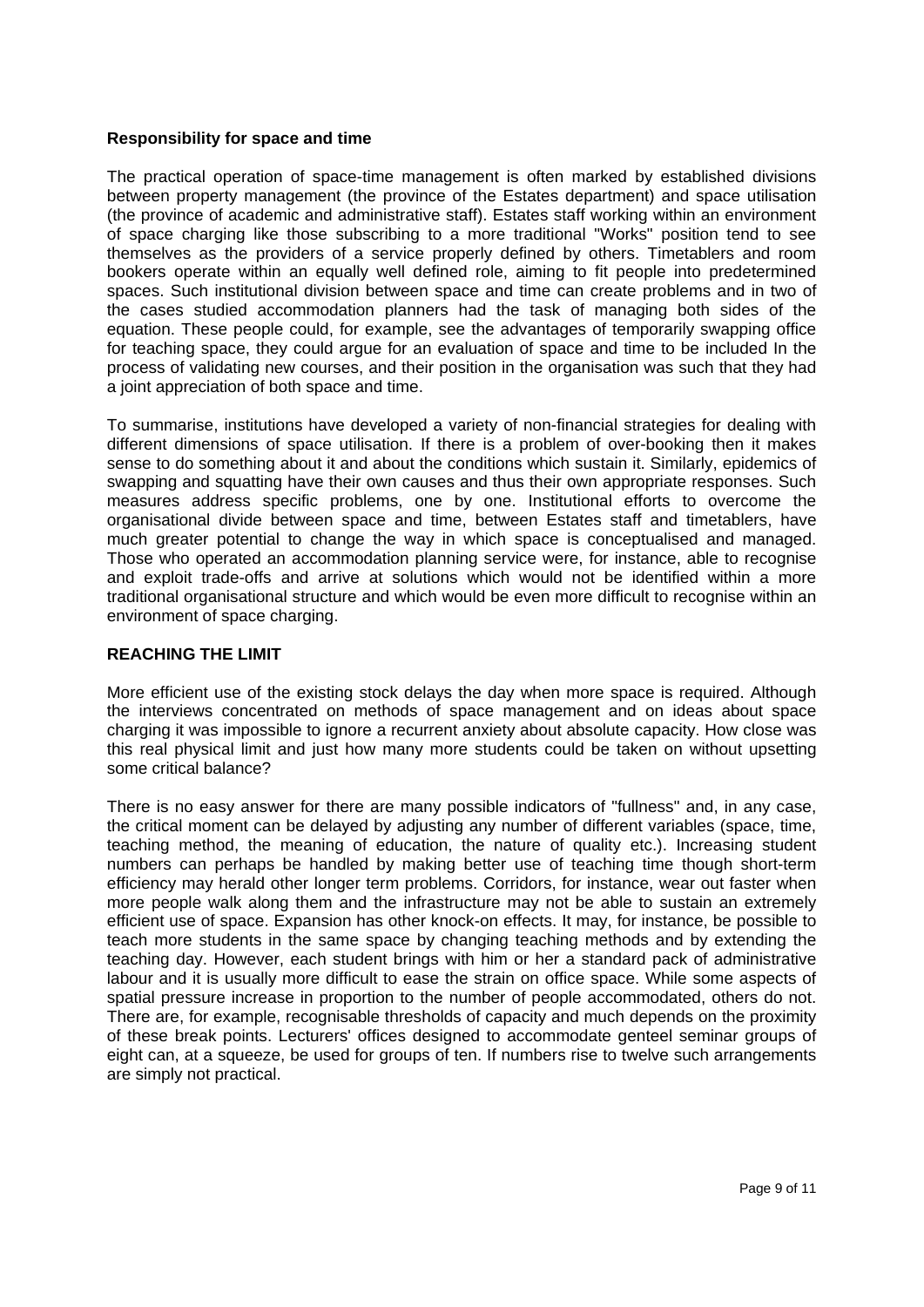When this point is reached, office space is technically under-utilised (it is not used for teaching at all) and there is an unforeseen demand for larger seminar rooms. To complicate matters, congestion in some areas has greater impact on everyday life than in others. The public effect of turning students away from overcrowded lecture theatres is, for example, greater than that of providing cramped accommodation for office staff. Crises in one type of space management frequently spill over into other areas and although some difficulties can be predicted and perhaps avoided, present methods of organising and analysing space make it difficult to appreciate the spatial and temporal implications of increasing student numbers for the institution as a whole.

Estates staff and administrators are variously responsible for repairing over-worn corridors and for pacifying over-crowded employees but nobody really knows just how far the physical resources are stretched. Again the conventional separation of responsibility for space and time disguises points where the ice is thin. What is missing, then, is a method for evaluating and understanding the distribution and character of spatial pressure. Space charging systems are designed to tackle necessarily unspecified "problems" (to reduce "waste", to change attitudes etc.) and although other methods of space management have a definite purpose these are essentially responsive measures introduced to contain existing difficulties. None of this is of much use to those haunted by the looming spectre of an ultimate limit and anxious about the stresses and strains on the institution's social and physical fabric. If this is the driving concern then institutions need to look again at the organisation of space, time and activity across the whole estate. They need to determine appropriately simple indicators of pressure, concentrating on capacity (not area), and on actual (rattler than timetabled or theoretical) patterns of use. In this context, norms and agreed standards, maintenance costs and charging systems are all irrelevant for the first task is to understand what actually goes on within the existing stock.

#### **THE BLACK HOLES OF SPACE ECONOMICS**

I have suggested that there are three different approaches to space utilisation. The first is inspired by a view of space as property and an understanding of the financial significance of estate resources. The second focuses on the everyday details of occupancy and on the organisation of activity. The third is concerned with the limits of space utilisation and the identification of critical areas of spatial pressure.

Described strategies of space management reflect these differences of approach. The relevance of formal timetables, the significance of surveys of space usage, the role and value of space norms, the nature of information collected and the level of analysis applied varies depending upon the institution's informing motives.

The chart below summarises the practical implications of each approach, highlighting differences between methods of space utilisation rooted within a tradition of property management and those which have developed in response to the pragmatic problems of accommodating activity.